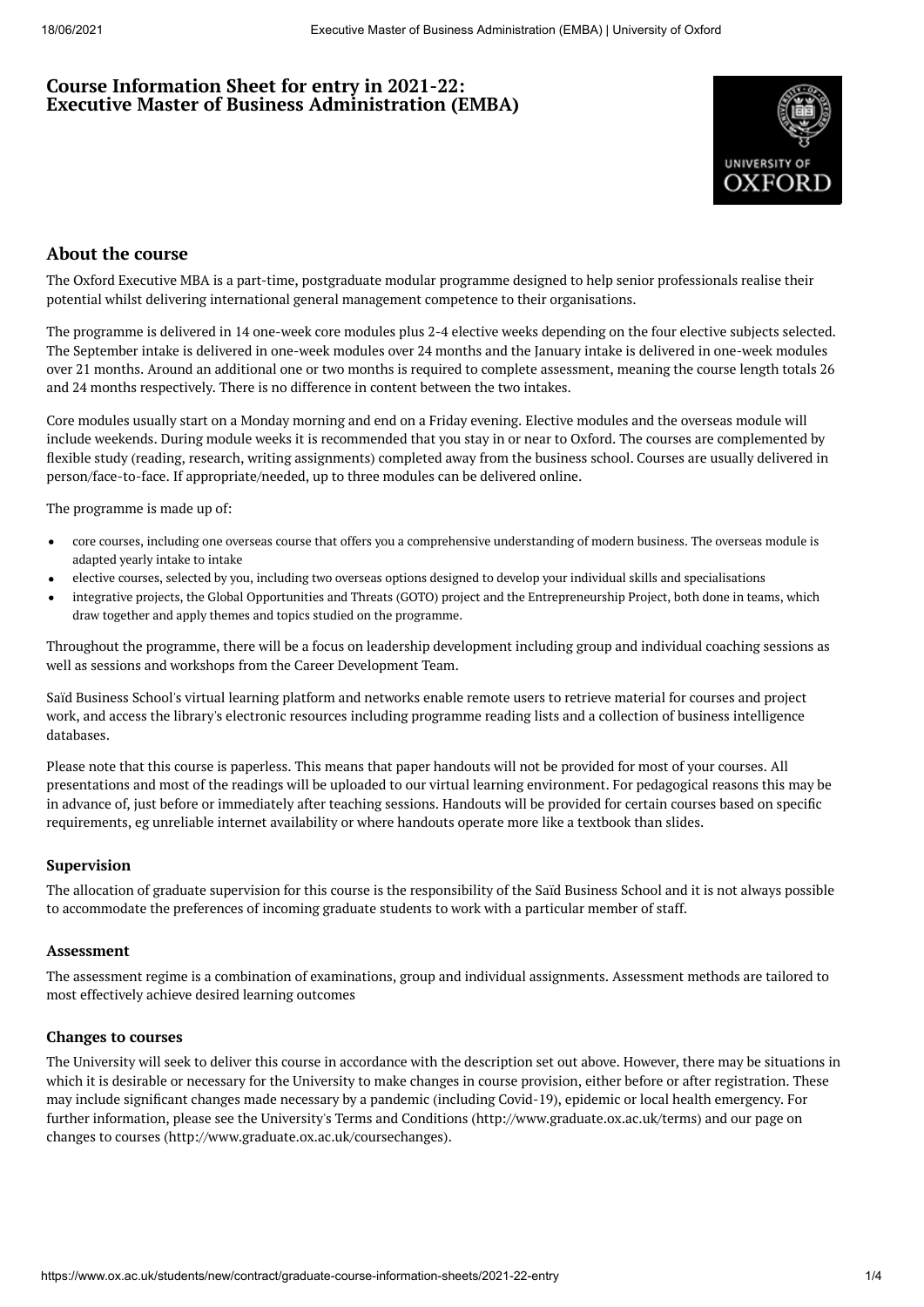# **Expected length of course**

|                              | <b>Part Time Only</b>                         |  |  |
|------------------------------|-----------------------------------------------|--|--|
| Expected length <sup>^</sup> | Sept. 2021: 26 months<br>Jan. 2022: 24 months |  |  |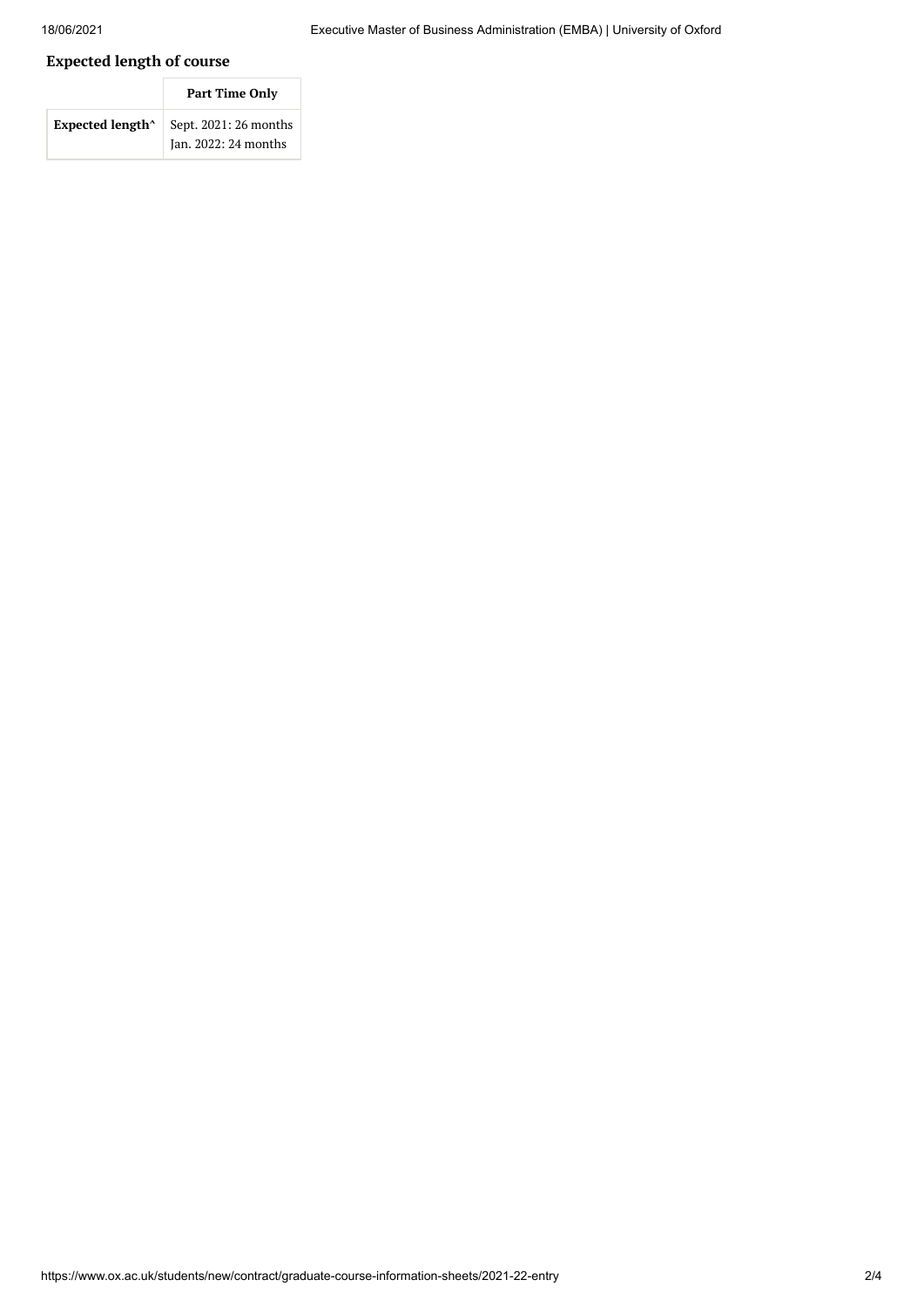## **Costs**

#### **Total course fees for entry in September 2021 or January 2022**

| <b>Fee status</b>                                                | <b>Total Course fees</b> |
|------------------------------------------------------------------|--------------------------|
| Home (UK, Republic of Ireland,<br>Channel Islands & Isle of Man) | £94,800                  |
| Overseas (including EU)                                          | £94,800                  |

Course fees cover your teaching as well as other academic services and facilities provided to support your studies. Unless specified in the additional cost information (below), course fees do not cover your accommodation, residential costs or other living costs. They also don't cover any additional costs and charges that are outlined in the additional cost information.

#### **Deposits**

If your application is successful, you will be asked to pay a deposit against your course fees at the application stage as a condition of your offer. The deposit amount and date by which payment must be made are shown below.

| Fee status                      | <b>Amount of deposit</b> | Date by which deposit must be paid            |
|---------------------------------|--------------------------|-----------------------------------------------|
| Home/ROI<br>(including Islands) | £14,220                  | 30 days from the date on initial offer letter |
| Overseas                        | £14,220                  |                                               |

The department's website provides further [information](https://www.sbs.ox.ac.uk/programmes/degrees/emba/fees-funding) about deposits for this course.

### **Additional cost information**

There is currently one compulsory overseas module and two optional overseas electives. In relation to electives, participants cover all costs of travel and accommodation. In the case of the compulsory module, the school pays for accommodation and meals, but students pay their own travel. Please note that this course requires that you are primarily taught in Oxford, and you will need to incur travel and accommodation costs to attend the course if you do not live in the Oxford area.